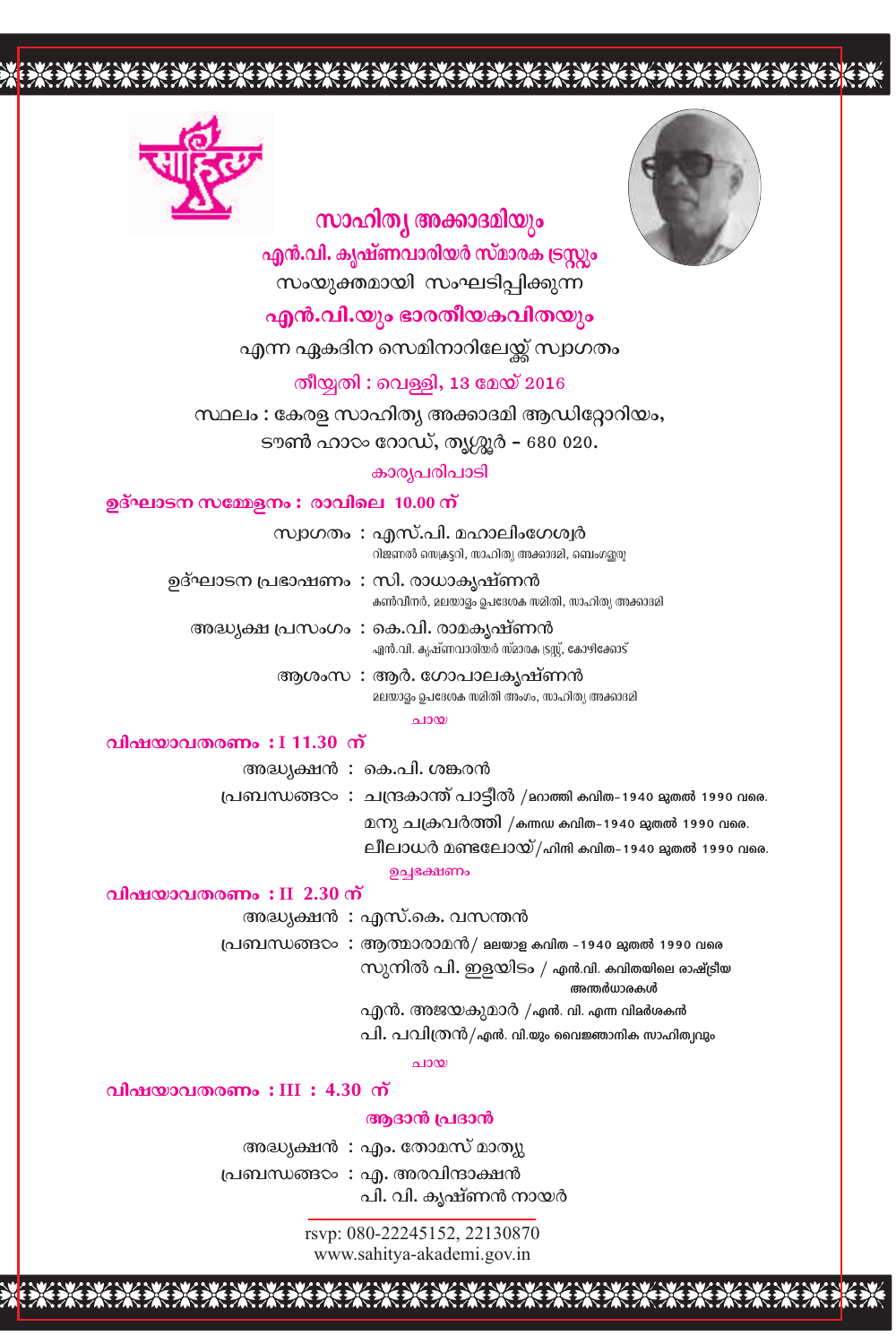

# **SAHITYA AKADEMI**

in collaboration with

# **N.V. Krishna Warrior Smaraka Trust, Kozhikode**

cordially invite you to a one day Seminar on

# N.V. KRISHNA WARRIOR AND INDIAN POETRY

Friday, 13 May 2016 at 10.00 a.m.

Venue: Kerala Sahitya Akademi Auditorium, Town Hall Road, Thrissur - 680 020.

# PROGRAMME

# Inaugural Session: 10.00 a.m.

|                                      | Welcome : S.P. Mahalingeshwar<br>Regional Secretary, Sahitya Akademi                                      |
|--------------------------------------|-----------------------------------------------------------------------------------------------------------|
| Inaugural Address : C. Radhakrishnan | Convener, Malayalam Advisory Board, Sahitya Akademi                                                       |
|                                      | Chair: K. V. Ramakrishnan<br>N.V. Krishna Warrior Smaraka Trust, Kozhikode                                |
|                                      | Vote of Thanks : R. Gopalakrishnan<br>Member, Malayalam Advisory Board, Sahitya Akademi<br>Tea            |
| First Session: 11.30 a.m.            |                                                                                                           |
|                                      | Chair: K. P. Sankaran                                                                                     |
|                                      | Papers : Chandrakant Patil/Marathi Poetry -1940 to 1990<br>Manu Chakravarthy/Kannada Poetry -1940 to 1990 |

Lunch Leeladhar Mandloi /*Hindi Poetry -1940 to 1990*

#### Second Session: 2.30 p.m.

- Chair : S. K. Vasanthan
- Tea Papers : Atmaraman /*Malayalam Poetry- 1940 to 1990* Sunil P. Elayidom/*Political Aspects of NV's Poetry* N. Ajayakumar/*NV as a Critic* P. Pavithran/*NV and Knowledge Literature in Malayalam*

## Third Session: 4.30 p.m.

## **Aadaan Pradaan**

- Chair : M. Thomas Mathew
- Papers : A. Aravindakshan P. V. Krishnan Nair

rsvp: 080-22245152, 22130870 www.sahitya-akademi.gov.in